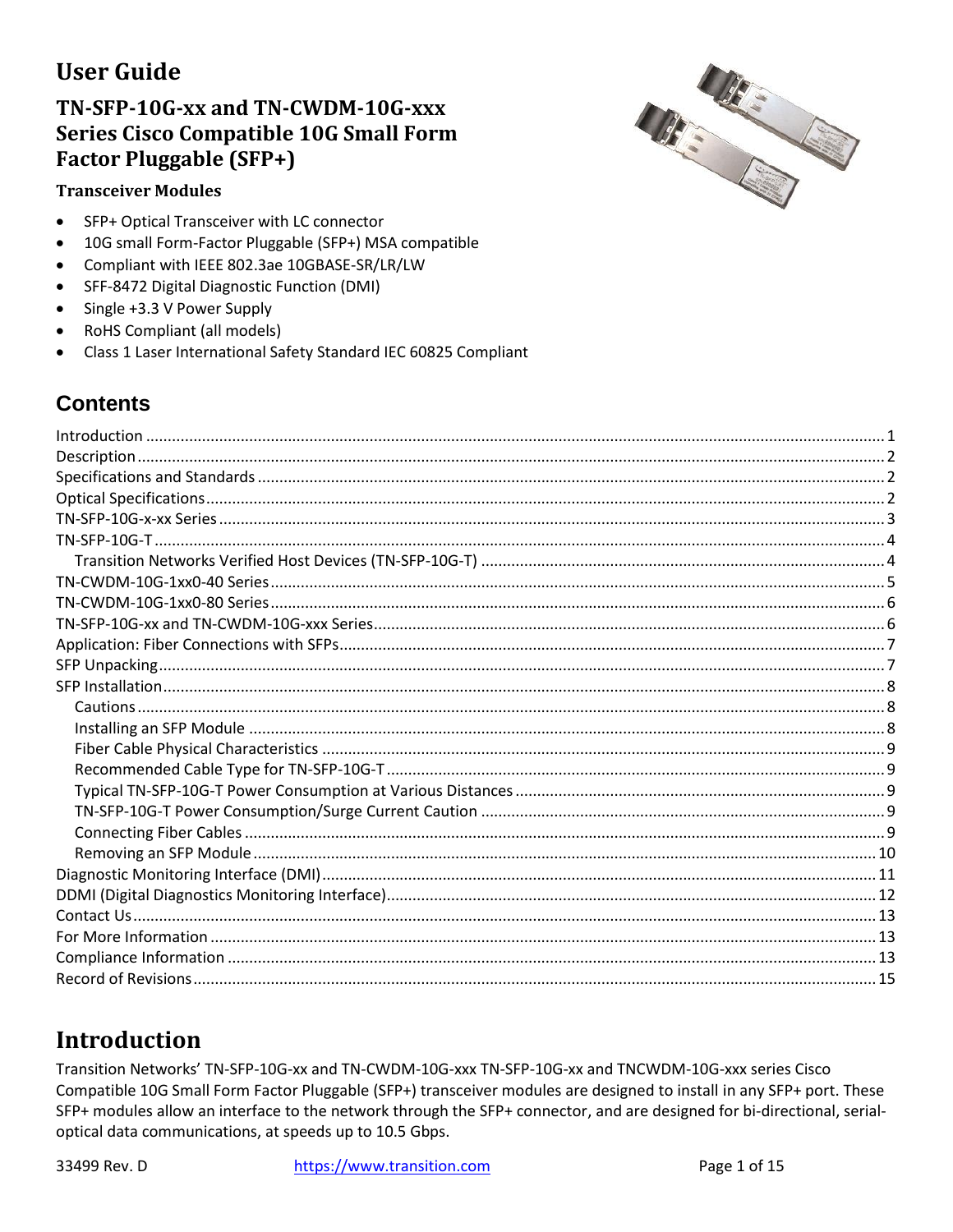## <span id="page-1-0"></span>**Description**

The Transition Networks TN-SFP-10G-xx series 10G SFP+ transceiver modules are designed to install in any SFP+ port allowing for 10GBase-X interfaces to the network through the SFP+ connector. The TN-SFP-10Gxx transceivers are Cisco compatible and are designed for bi-directional serial-optical data communication such as 10G Ethernet at speeds up to 10.3 Gbps.

Transition Networks' SFP and SFP+ modules fully comply with the Multi-Sourcing Agreement (MSA). This compliance allows our SFP+ modules to be used in all other MSA compliant SFP+ platforms. In addition, Transition Networks SFP modules are also compatible with all Cisco SFP+ based routers and switches, as well as Cisco's IOS software. Transition Networks SFP and SFP+ modules ARE NOT Cisco OEM brand modules.

TN-CWDM-10G-1xx0-40 Series: The Transition Networks TN-CWDM-40G-1xx0-40 10G modules are Cisco Compliant\* and are designed for bi-directional serial-optical data communications such as 10G Ethernet. Each X2/XFP/SFP+ operates at a nominal CWDM wavelength. There are 8 wavelengths available in 20nm steps from 1470nm to 1610nm.

TN-SFP-10G-xR Series: The Transition Networks TN-SFP-10G-xR series 10G SFP+ transceiver modules are designed to install in any SFP+ port allowing for 10GBase-X interfaces to the network through the SFP+ connector. The TN-SFP-10GxR transceivers are Cisco Compliant\* and are designed for bi-directional serial optical data communication such as 10G Ethernet at speeds up to 10.3 Gbps.

## <span id="page-1-1"></span>**Specifications and Standards**

The TN-SFP-10G-xxx and TN-CWDM-10G-xxx are designed to meet these standards and specifications:

| <b>Standards</b>         | IEEE 802.3z, IEEE 802.3ae, 10GBASE-SR/LR/LW, 10GBase-ER/EW, SFF-8472 Digital<br>Diagnostic function (DMI). IEEE 802.3az (TN-SFP-10G-T) |  |  |  |  |
|--------------------------|----------------------------------------------------------------------------------------------------------------------------------------|--|--|--|--|
| Compliance               | RoHS Compliant (all models)<br>Class 1 Laser International Safety Standard IEC 60825 Compliant<br>FDA 21; CFR 1040.10 and 1040.11      |  |  |  |  |
| <b>Dimensions</b>        | Width: 0.52" [13 mm] x Depth: 2.18" [55 mm] x Height: 0.33" [8 mm]                                                                     |  |  |  |  |
| <b>Power Input</b>       | 3.3V                                                                                                                                   |  |  |  |  |
| <b>Output Wavelength</b> | $-5.5$ nm < $\lambda$ c < +7.5nm                                                                                                       |  |  |  |  |
| <b>Shipping Weight</b>   | 1 lb (16 oz) approximately                                                                                                             |  |  |  |  |
| <b>Voltage</b>           | 3.3V,                                                                                                                                  |  |  |  |  |
| <b>Operating Temp</b>    | 0°C to +70°C (32°F to 158°F)                                                                                                           |  |  |  |  |
| <b>Storage Temp</b>      | $-40^{\circ}$ C to $+85^{\circ}$ C ( $-40^{\circ}$ to $185^{\circ}$ F)                                                                 |  |  |  |  |
| <b>Humidity</b>          | 5% to 95%, non-condensing                                                                                                              |  |  |  |  |
| Warranty                 | Lifetime                                                                                                                               |  |  |  |  |

### <span id="page-1-2"></span>**Optical Specifications**

The Optical Specs for all Transition Networks' SFPs are listed on the Transition Networks [SFP Specifications](https://www.transition.com/wp-content/uploads/2016/05/SFP-Specifications.pdf) page at <https://www.transition.com/wp-content/uploads/2016/05/SFP-Specifications.pdf> .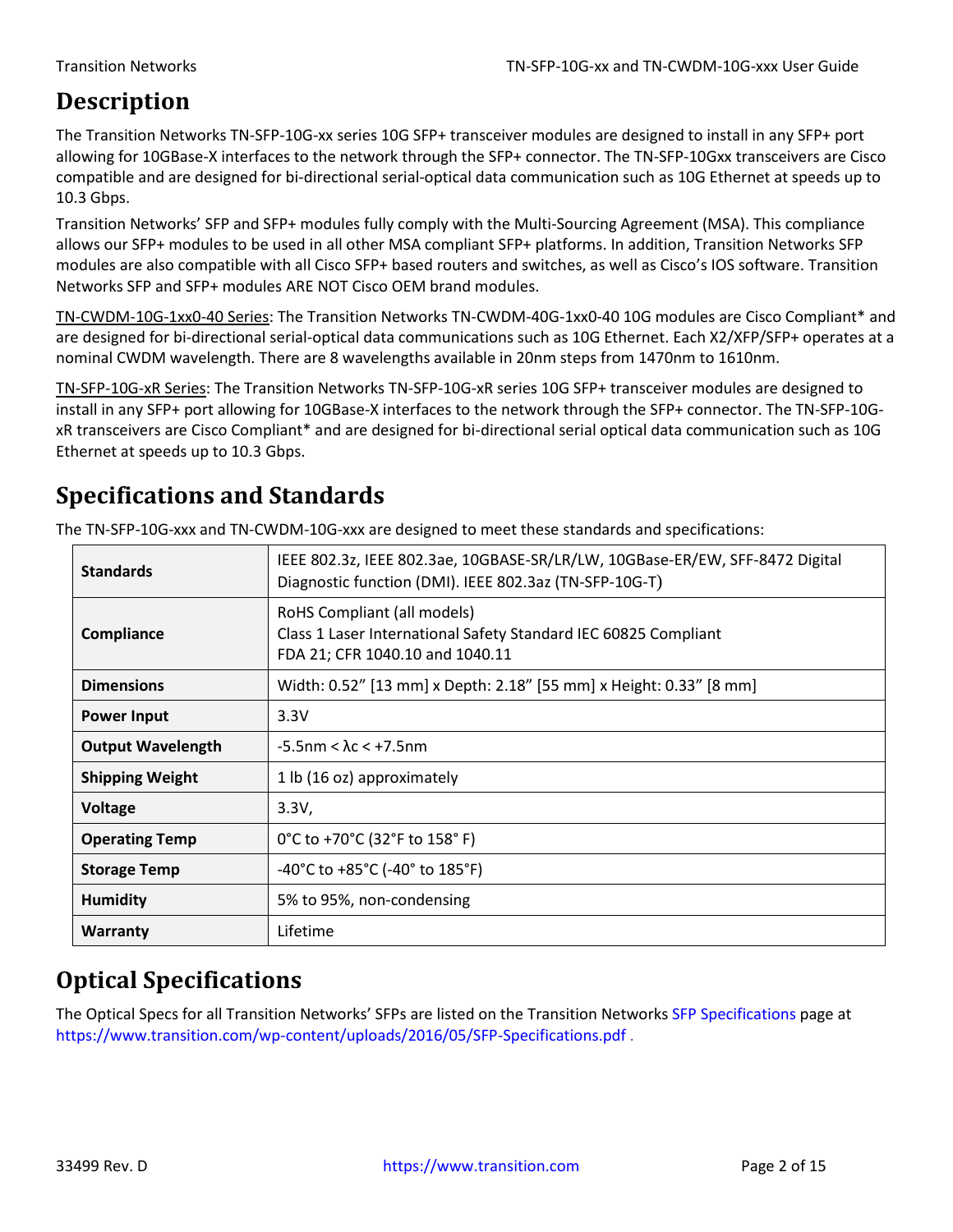### <span id="page-2-0"></span>**TN-SFP-10G-x-xx Series**

Cisco Compatible 10GBase SFP+ Modules; 10GBase-X, SFP+ With DMI (LC).

| #              | <b>SKU</b>                                                                                                                                                                                                                                                                                                                  | <b>Description</b>                                                                                      |  |  |  |
|----------------|-----------------------------------------------------------------------------------------------------------------------------------------------------------------------------------------------------------------------------------------------------------------------------------------------------------------------------|---------------------------------------------------------------------------------------------------------|--|--|--|
| $\mathbf{1}$   | TN-SFP-10G-D-10                                                                                                                                                                                                                                                                                                             | 10GBase-BX, SFP+ w/ DMI 1330 TX/1270 RXnm (LC) [10 km/6.2 mi.]<br>Link Budget: 5.9 dB                   |  |  |  |
| $\overline{2}$ | TN-SFP-10G-D-20                                                                                                                                                                                                                                                                                                             | 10GBase-BX, SFP+ w/ DMI 1330 TX/1270 RXnm (LC) [20 km/12.4 mi.]<br>Link Budget: 12.1 dB                 |  |  |  |
| 3              | TN-SFP-10G-D-40                                                                                                                                                                                                                                                                                                             | 10GBase-BX, SFP+ w/ DMI 1330 TX/1270 RXnm (LC) [40 km/24.9 mi.]<br>Link Budget: 16.0 dB                 |  |  |  |
| 4              | TN-SFP-10G-D-60                                                                                                                                                                                                                                                                                                             | 10GBase-BX, SFP+ w/ DMI 1330 TX/1270 RXnm (LC) [60 km/27.3 mi.]                                         |  |  |  |
| 5.             | TN-SFP-10G-D-80                                                                                                                                                                                                                                                                                                             | 10GBase-BX, SFP+ with DMI 1550nm TX/1490nm RX single mode (LC)<br>[80 km/49.7 mi.] Link Budget: 22.0 dB |  |  |  |
| 6              | TN-SFP-10G-ER                                                                                                                                                                                                                                                                                                               | 10GBase-ER, SFP+ w/ DMI 1550nm (LC) [40 km/24.9 mi.]<br>Link Budget: 15.8 dB                            |  |  |  |
| $\overline{7}$ | TN-SFP-10G-LR                                                                                                                                                                                                                                                                                                               | 10GBase-LR, SFP+ w/ DMI 1310nm (LC) [10 km/6.2 mi.] Link Budget: 9.0 dB                                 |  |  |  |
| 8              | TN-SFP-10G-LRM                                                                                                                                                                                                                                                                                                              | 10GBase-LRM, SFP+ w/ DMI 1310nm (LC) [220m; 722 ft.] Link Budget: 1.5 dB                                |  |  |  |
| 9              | <b>TN-SFP-10G-SR</b>                                                                                                                                                                                                                                                                                                        | 10GBase-SR, SFP+ w/ DMI 850nm (LC) [300/82/33 m; 985/269/108 ft.]<br>Link Budget: 4.0 dB                |  |  |  |
| 10             | TN-SFP-10G-U-10                                                                                                                                                                                                                                                                                                             | 10GBase-BX, SFP+ w/ DMI 1270 TX/1330 RXnm (LC) [10 km/6.2 mi.]<br>Link Budget: 5.9 dB                   |  |  |  |
| 11             | TN-SFP-10G-U-20                                                                                                                                                                                                                                                                                                             | 10GBase-BX, SFP+ w/ DMI 1270 TX/1330 RXnm (LC) [20 km/12.4 mi.]<br>Link Budget: 12.1 dB                 |  |  |  |
| 12             | TN-SFP-10G-U-40                                                                                                                                                                                                                                                                                                             | 10GBase-BX, SFP+ w/ DMI 1270 TX/1330 RXnm (LC) [40 km/24.9 mi.]<br>Link Budget: 16.0 dB                 |  |  |  |
| 13             | TN-SFP-10G-U-60                                                                                                                                                                                                                                                                                                             | 10GBase-BX, SFP+ w/ DMI 1270 TX/1330 RXnm (LC) [60 km/37.3 mi.]                                         |  |  |  |
| 14             | 10GBase-BX, SFP+ with DMI 1490nm TX/1550nm RX single mode (LC)<br>TN-SFP-10G-U-80<br>[80 km/49.7 mi.] Link Budget: 23.0 dB                                                                                                                                                                                                  |                                                                                                         |  |  |  |
| 15             | <b>TN-SFP-10G-ZR</b>                                                                                                                                                                                                                                                                                                        | 10GBase-ZR, SFP+ w/ DMI 1550nm (LC) [80 km/49.7 mi.]<br>Link Budget: 24.0 dB                            |  |  |  |
| 16             | TN-SFP-10G-ZR-10                                                                                                                                                                                                                                                                                                            | 10GBase-ZR, SFP+ with DMI 1550nm single mode (LC)<br>[100 km/62.1 mi.] Link Budget: 26.0 dB             |  |  |  |
| 17             | Cisco compatible Copper SFP+, designed for 10 Gigabit Ethernet bidirectional<br>communication. Supports 100M/1G/10G. maximum 30m reach over Cat6a/Cat 7<br>TN-SFP-10G-T<br>cable. Maximum 3.0W power consumption needed; $0 - 70$ C temperature range.<br>Auto- negotiates with other 10G-Base-T Phys. Auto-sense MDI/MDIX. |                                                                                                         |  |  |  |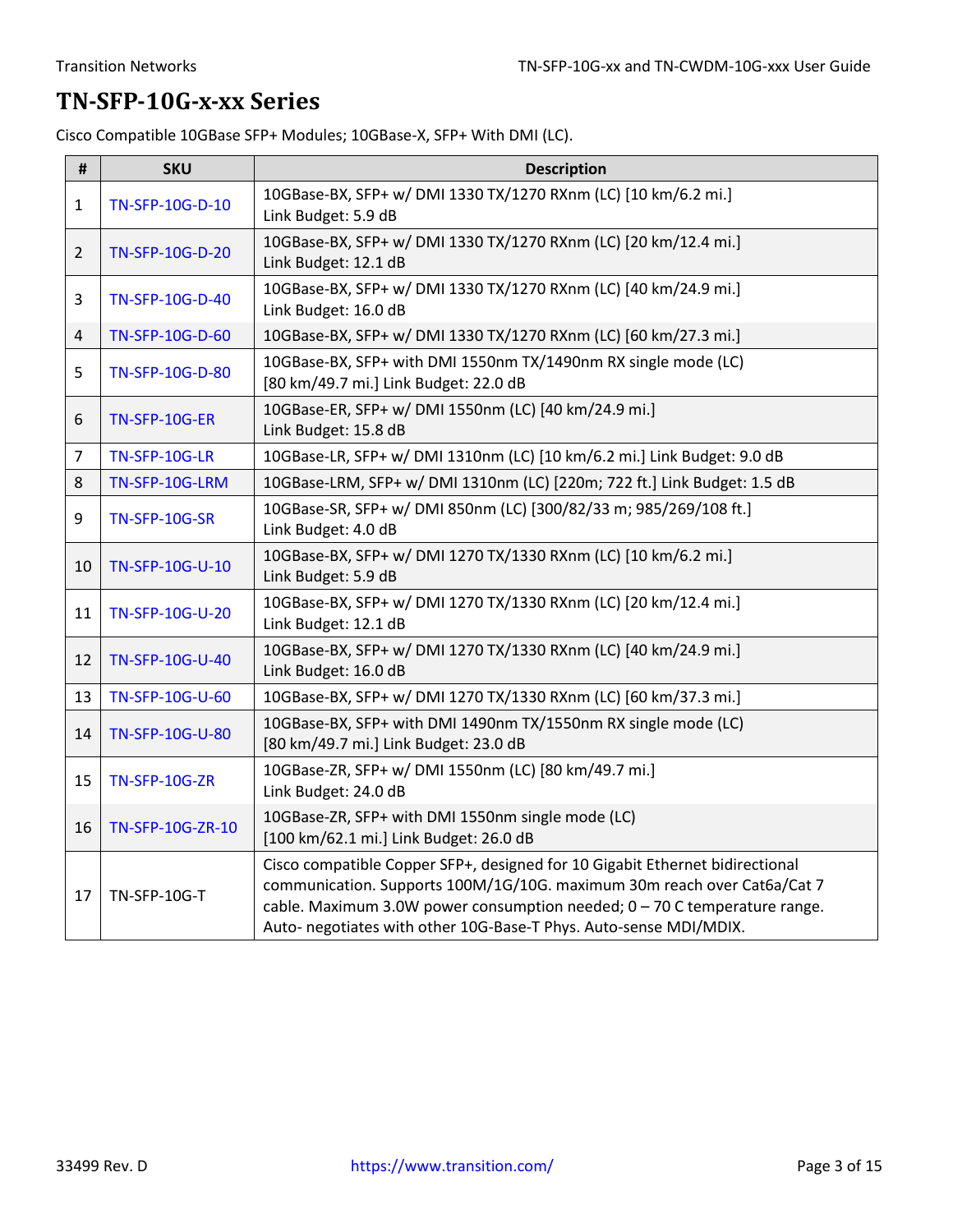### <span id="page-3-0"></span>**TN-SFP-10G-T**

| <b>SKU</b>     | <b>Description</b>                                                                                                                                                                                                                                                                                                                                                                                                               |
|----------------|----------------------------------------------------------------------------------------------------------------------------------------------------------------------------------------------------------------------------------------------------------------------------------------------------------------------------------------------------------------------------------------------------------------------------------|
| $TN-SPP-10G-T$ | Cisco compatible 10GBase-T SFP+ transceiver; maximum 30m; operating temp 0-70° C;<br>SFF-8431 and SFF-8432 compliant (except power consumption 2.5 - 3W). Only transmit<br>on Cat6a/Cat7 cable, only work on verified devices. Verified Host devices: Cisco<br>Catalyst 9300/9500/4500/3750/2960x, Nexus 3064/5020/93180, ASR9001. Transition<br>Networks: SISPM1040-3xxx-L, SM24DP4xA, SM12DP2xA, SM48TAT4XA-RP,<br>SM24TAT4xB. |

### <span id="page-3-1"></span>*Transition Networks Verified Host Devices (TN-SFP-10G-T)*

| <b>Transition</b><br><b>Networks SKU</b> | Max # of TN-SFP-<br>10G-T supported<br>on 10G SFP+ Slots | <b>Support</b>                                                                                                                              |
|------------------------------------------|----------------------------------------------------------|---------------------------------------------------------------------------------------------------------------------------------------------|
| SISPM1040-3248-L                         | 4                                                        | Each 10G SFP+ port can support a 2.5W copper SFP+ module.<br>Each of 4 SFP+ ports can support 2.5W copper SFP+ modules at the<br>same time. |
| SISPM1040-3166-L                         | $\mathcal{P}$                                            | Each 10G SFP+ port can support a 2.5W copper SFP+ module.<br>Each of 2 SFP+ ports can support 2.5W copper SFP+ modules at the<br>same time. |
| SM24DP4XA                                | 4                                                        | Each 10G SFP+ port can support a 2.5W copper SFP+ module.<br>Each of 4 SFP+ ports can support 2.5W copper SFP+ modules at the<br>same time. |
| SM12DP2XA                                | $\overline{2}$                                           | Each 10G SFP+ port can support a 2.5W copper SFP+ module.<br>Each of 2 SFP+ ports can support 2.5W copper SFP+ module at the<br>same time.  |
| SM24TAT4XB                               | 1                                                        | Each 10G SFP+ port can support a 2.5W copper SFP+ module.<br>With 4 SFP+ ports, only 1 SFP+ port can use a 2.5W copper SFP+<br>module.      |
| SM48TAT4XA-RP                            | 1                                                        | Each 10G SFP+ port can support a 2.5W copper SFP+ module.<br>With 4 SFP+ ports, only 1 SFP+ port can use a 2.5W copper SFP+<br>module.      |
| SM24TAT4XA                               | 1                                                        | Each 10G SFP+ port can support 2.5W copper SFP+ module.<br>With 4 SFP+ ports, only 1 SFP+ port can use a 2.5W copper SFP+<br>module.        |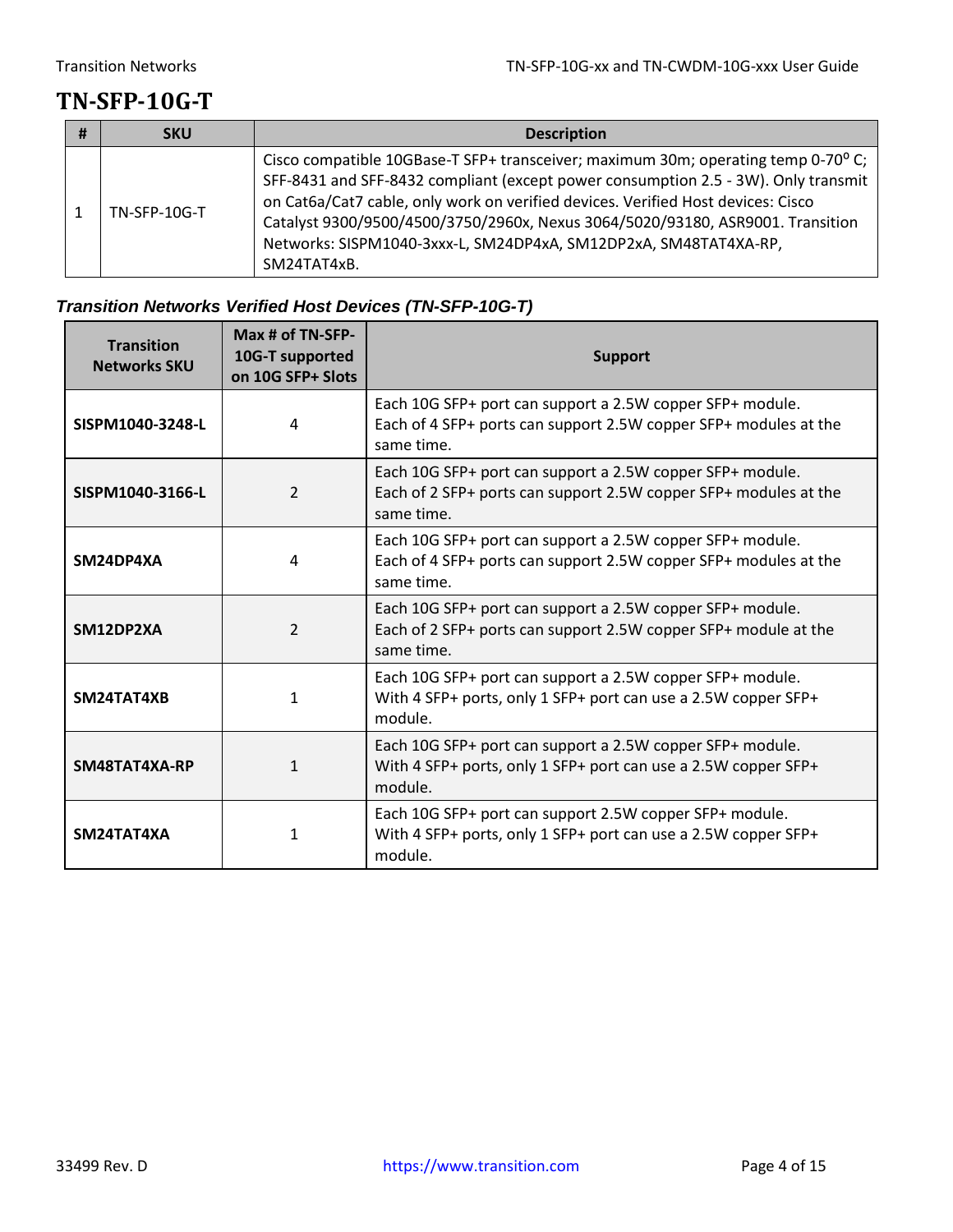### <span id="page-4-0"></span>**TN-CWDM-10G-1xx0-40 Series**

Cisco Compatible CWDM SFP+ Modules; 10GBase-LR/LW/10G Fiber Channel, SFP+ with DMI Single Mode (LC). See the series [online datasheet.](https://www.transition.com/wp-content/uploads/2017/11/TN-CWDM-10G-1xx0-40-Series.pdf)

| #              | <b>SKU</b>          | <b>Description</b>                                                                                              |
|----------------|---------------------|-----------------------------------------------------------------------------------------------------------------|
| $\mathbf{1}$   | TN-CWDM-10G-1270-40 | 10GBase-LR/LW/10G Fiber Channel, SFP+ with DMI single mode (LC)<br>1270nm [40 km/24.9 mi.] Link Budget: 14.1 dB |
| $\overline{2}$ | TN-CWDM-10G-1290-40 | 10GBase-LR/LW/10G Fiber Channel, SFP+ with DMI single mode (LC)<br>1290nm [40 km/24.9 mi.] Link Budget: 14.1 dB |
| 3              | TN-CWDM-10G-1310-40 | 10GBase-LR/LW/10G Fiber Channel, SFP+ with DMI single mode (LC)<br>1310nm [40 km/24.9 mi.] Link Budget: 14.1 dB |
| $\overline{4}$ | TN-CWDM-10G-1330-40 | 10GBase-LR/LW/10G Fiber Channel, SFP+ with DMI single mode (LC)<br>1330nm [40 km/24.9 mi.] Link Budget: 14.1 dB |
| 5              | TN-CWDM-10G-1350-40 | 10GBase-LR/LW/10G Fiber Channel, SFP+ with DMI single mode (LC)<br>1350nm [40 km/24.9 mi.] Link Budget: 14.1 dB |
| 6              | TN-CWDM-10G-1370-40 | 10GBase-LR/LW/10G Fiber Channel, SFP+ with DMI single mode (LC)<br>1370nm [40 km/24.9 mi.] Link Budget: 14.1 dB |
| $\overline{7}$ | TN-CWDM-10G-1470-40 | 10GBase-LR/LW/10G Fiber Channel, SFP+ with DMI single mode (LC)<br>1470nm [40 km/24.9 mi.] Link Budget: 14.1 dB |
| 8              | TN-CWDM-10G-1490-40 | 10GBase-LR/LW/10G Fiber Channel, SFP+ with DMI single mode (LC)<br>1490nm [40 km/24.9 mi.] Link Budget: 14.1 dB |
| 9              | TN-CWDM-10G-1510-40 | 10GBase-LR/LW/10G Fiber Channel, SFP+ with DMI single mode (LC)<br>1510nm [40 km/24.9 mi.] Link Budget: 14.1 dB |
| 10             | TN-CWDM-10G-1530-40 | 10GBase-LR/LW/10G Fiber Channel, SFP+ with DMI single mode (LC)<br>1530nm [40 km/24.9 mi.] Link Budget: 14.1 dB |
| 11             | TN-CWDM-10G-1550-40 | 10GBase-LR/LW/10G Fiber Channel, SFP+ with DMI single mode (LC)<br>1550nm [40 km/24.9 mi.] Link Budget: 14.1 dB |
| 12             | TN-CWDM-10G-1570-40 | 10GBase-LR/LW/10G Fiber Channel, SFP+ with DMI single mode (LC)<br>1570nm [40 km/24.9 mi.] Link Budget: 14.1 dB |
| 13             | TN-CWDM-10G-1590-40 | 10GBase-LR/LW/10G Fiber Channel, SFP+ with DMI single mode (LC)<br>1590nm [40 km/24.9 mi.] Link Budget: 14.1 dB |
| 14             | TN-CWDM-10G-1610-40 | 10GBase-LR/LW/10G Fiber Channel, SFP+ with DMI single mode (LC)<br>1610nm [40 km/24.9 mi.] Link Budget: 14.1 dB |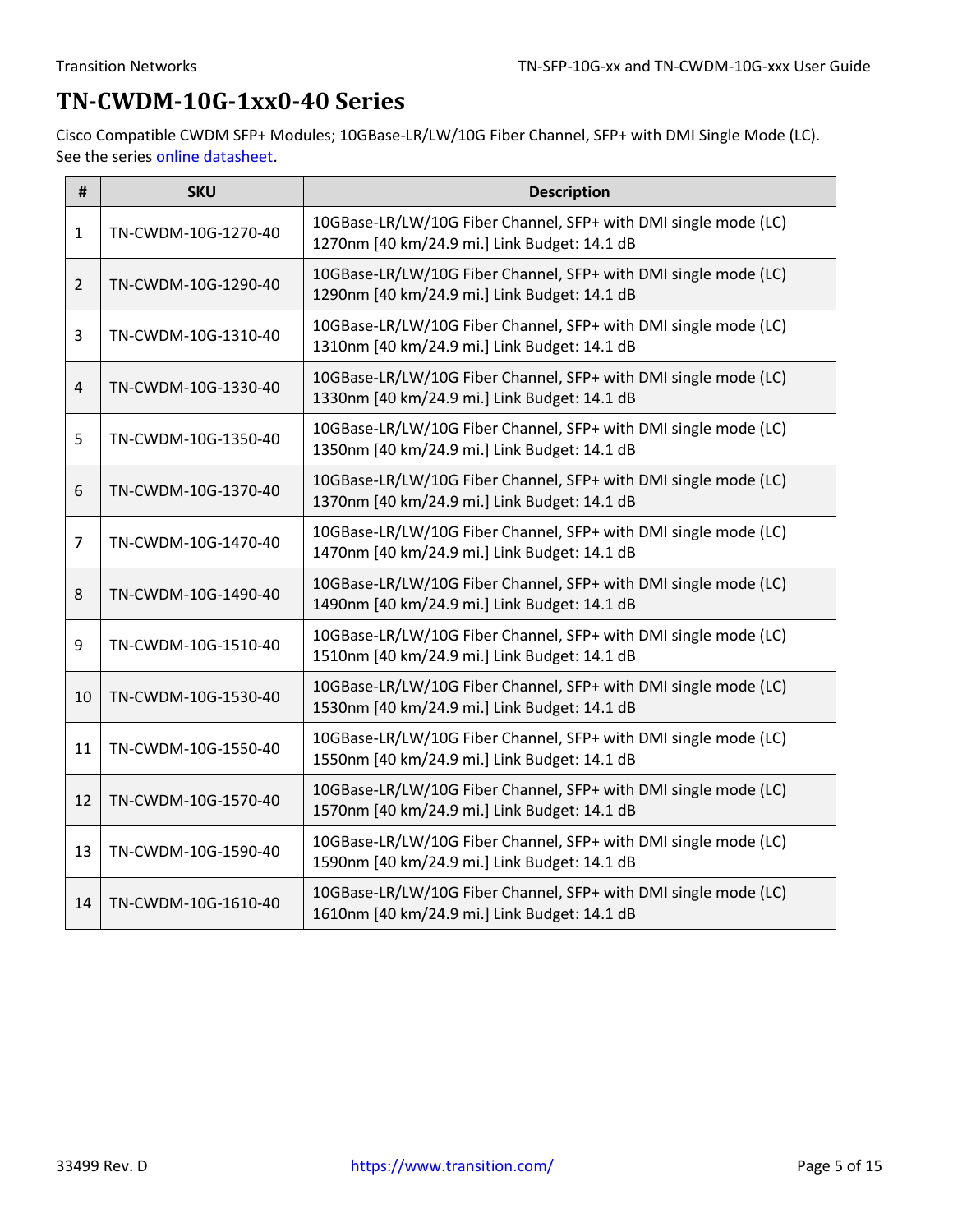## <span id="page-5-0"></span>**TN-CWDM-10G-1xx0-80 Series**

Cisco Compatible CWDM SFP+ Modules; 10GBase-LR/LW/10G Fiber Channel, SFP+ with DMI Single Mode (LC). See the series [online datasheet.](https://www.transition.com/wp-content/uploads/2017/11/TN-CWDM-10G-1xx0-80-Series.pdf)

| # | <b>SKU</b>          | <b>Description</b>                                                                                              |
|---|---------------------|-----------------------------------------------------------------------------------------------------------------|
| 1 | TN-CWDM-10G-1470-80 | 10GBase-LR/LW/10G Fiber Channel, SFP+ with DMI single mode (LC)<br>1470nm [80 km/49.8 mi.] Link Budget: 24.0 dB |
| 2 | TN-CWDM-10G-1490-80 | 10GBase-LR/LW/10G Fiber Channel, SFP+ with DMI single mode (LC)<br>1490nm [80 km/49.8 mi.] Link Budget: 24.0 dB |
| 3 | TN-CWDM-10G-1510-80 | 10GBase-LR/LW/10G Fiber Channel, SFP+ with DMI single mode (LC)<br>1510nm [80 km/49.8 mi.] Link Budget: 24.0 dB |
| 4 | TN-CWDM-10G-1530-80 | 10GBase-LR/LW/10G Fiber Channel, SFP+ with DMI single mode (LC)<br>1530nm [80 km/49.8 mi.] Link Budget: 24.0 dB |
| 5 | TN-CWDM-10G-1550-80 | 10GBase-LR/LW/10G Fiber Channel, SFP+ with DMI single mode (LC)<br>1550nm [80 km/49.8 mi.] Link Budget: 24.0 dB |
| 6 | TN-CWDM-10G-1570-80 | 10GBase-LR/LW/10G Fiber Channel, SFP+ with DMI single mode (LC)<br>1570nm [80 km/49.8 mi.] Link Budget: 24.0 dB |
| 7 | TN-CWDM-10G-1590-80 | 10GBase-LR/LW/10G Fiber Channel, SFP+ with DMI single mode (LC)<br>1590nm [80 km/49.8 mi.] Link Budget: 24.0 dB |
| 8 | TN-CWDM-10G-1610-80 | 10GBase-LR/LW/10G Fiber Channel, SFP+ with DMI single mode (LC)<br>1610nm [80 km/49.8 mi.] Link Budget: 24.0 dB |

### <span id="page-5-1"></span>**TN-SFP-10G-xx and TN-CWDM-10G-xxx Series**













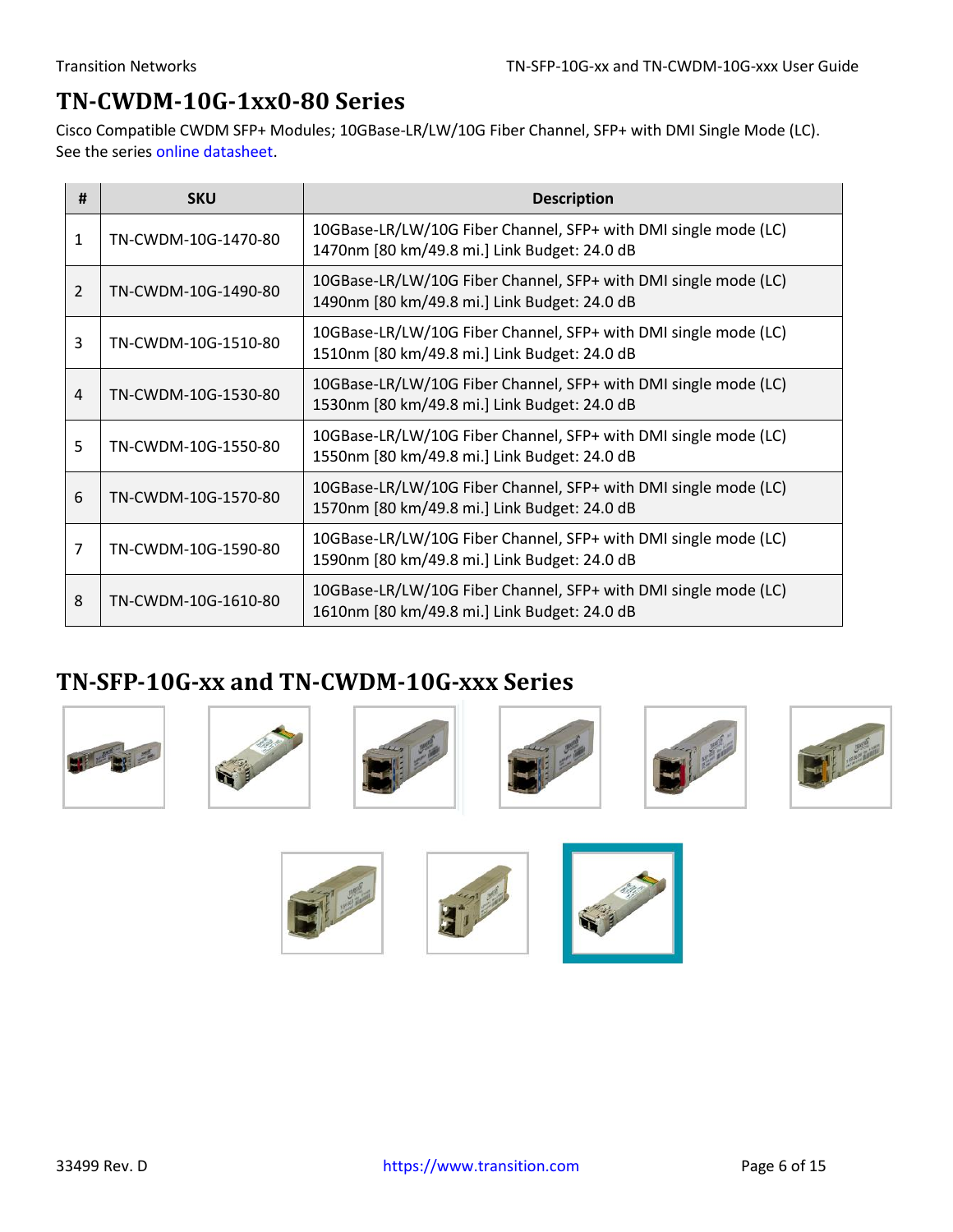### <span id="page-6-0"></span>**Application: Fiber Connections with SFPs**

SFPs are used with 10G Ethernet Switches and Routers, Metro Edge Switching, etc.



### <span id="page-6-1"></span>**SFP Unpacking**

SFPs can be packaged and shipped in a Single package or in a Pack (e.g., TN-SFP-10G-LR-PK is a Pack of 20 TN-SFP-10G-LR SFPs). Before you start installing the TN-SFP-xxx, verify that the package contains the following items:

- o One TN-SFP-xxx device
- o One printed Documentation Postcard
- o One printed Caution statement

Please notify your sales representative immediately if any of the above items is missing or damaged. Save the packaging for possible future use.

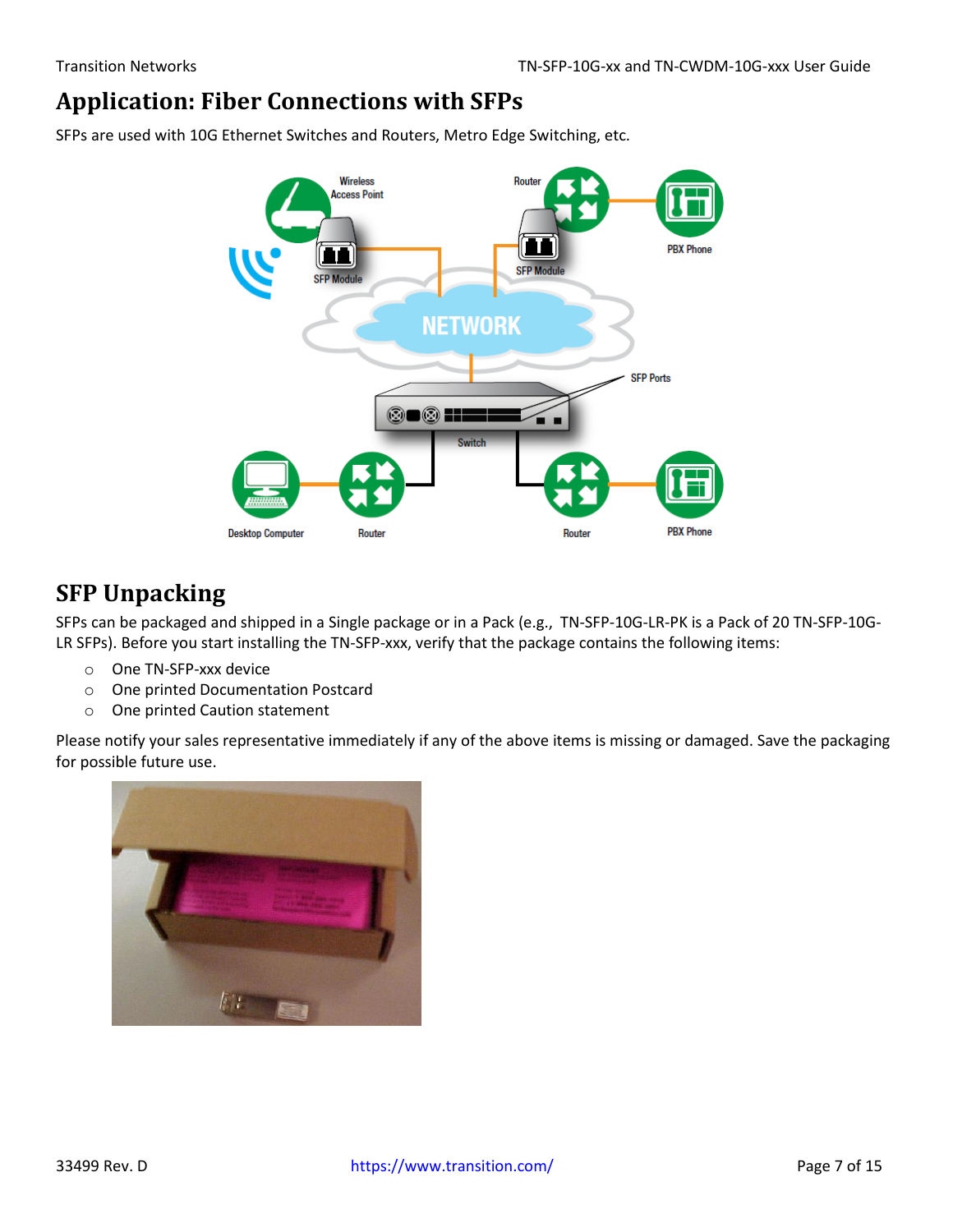### <span id="page-7-0"></span>**SFP Installation**

#### <span id="page-7-1"></span>*Cautions*

- The SFP module is keyed to only be installed one way. If forced the wrong way, damage may occur.
- Avoid getting dust or other contaminants into the fiber bore of the SFP transceiver module, as this will cause the optics to not operate properly.
- Clean the optic surfaces of the optical fiber before you plug them back in to the optical bores of another SFP module. See Fiber Optic Association [Cleaning Fiber Optic Connections](http://www.thefoa.org/tech/ref/termination/cleaning.html) page.
- Each port must match the wavelength specifications on the other end of the cable, and the cable must not exceed the specified cable length for reliable communications.

#### <span id="page-7-2"></span>*Installing an SFP Module*

- 1. Attach an ESD-preventive wrist strap to your wrist and to the ESD ground connector or a bare metal surface on your chassis.
- 2. Remove the SFP transceiver module from its protective packaging. Note: Do not remove the optical bore dust plugs until directed to do so in a later procedure.
- 3. Check the slot orientation. Note that for some devices (e.g., S4224) some slots are "upside down" compared to other slots.
- 4. Position the SFP device at the desired installation slot, with the label facing correctly.
- 5. Carefully slide the SFP device into the slot, aligning it with the internal installation guides.



6. Ensure that the SFP device is firmly seated against the internal mating connector. To verify that the SFP is seated and latched properly. **a**) Grasp the SFP by the sides and try to remove it without releasing the latch. **b)** If the SFP can not be removed, it is installed and seated properly. If the SFP can be removed, reinsert it and press harder with your thumb; repeat if necessary until it is latched securely into the socket.



- 7. Connect the fiber cable to the fiber port connector of the SFP device. Make sure the SFP release latch is in the up (closed) position when you insert the cable connector into the SFP.
- 8. Remove the dust plug from the connector. Save the dust plug for future use.
- 9. Attach an appropriate cable into the SFP module port.
- 10. Attach the other end of the cable into the other device.
- 11. Observe the status LED(s). See the related manual for details.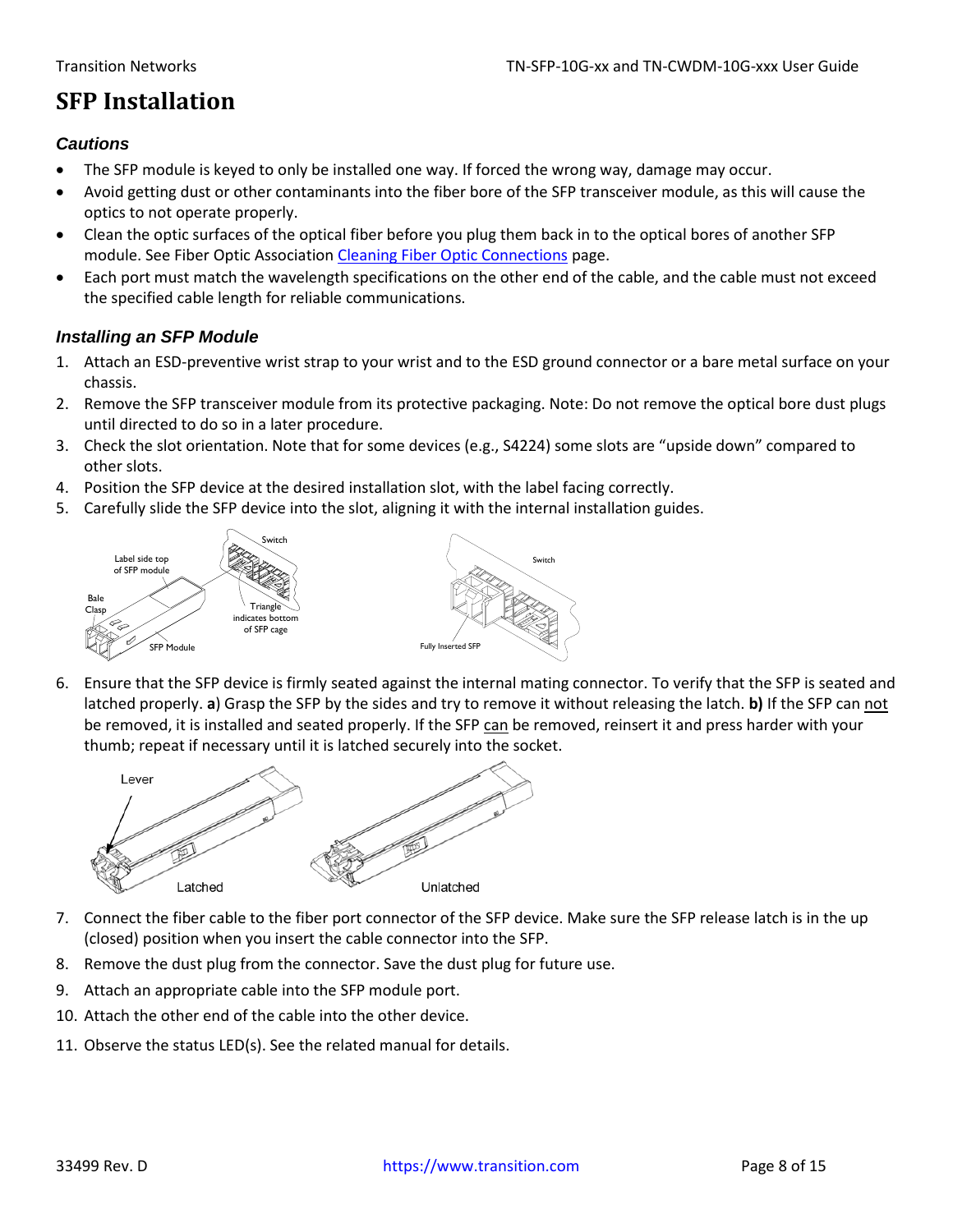#### <span id="page-8-0"></span>*Fiber Cable Physical Characteristics*

The fiber cable physical characteristics must meet or exceed IEEE 802.3ae specifications:

- Single mode fiber (recommended): 9 μm
- Multimode fiber (recommended): 62.5/125 μm
- Multimode fiber (optional): 100/140, 85/140, 50/125 μm

**Warning**: Visible and invisible laser radiation when open. DO NOT stare into laser beam or view directly with optical instruments. Failure to observe this warning could result in damage to your eyes or blindness.

#### <span id="page-8-1"></span>*Recommended Cable Type for TN-SFP-10G-T*

- Common Industry Acronym: FFTP (not SSTP or SFTP)
- ISO/IEC [11801](https://www.iso.org/obp/ui/#iso:std:66182:en) Name: F/FTP
- Cable Shielding Type: Foil
- Twisted Pair Shielding Type: Foil

#### <span id="page-8-2"></span>*Typical TN-SFP-10G-T Power Consumption at Various Distances*

- 10m :2.4W
- $20m : 2.5W$
- <span id="page-8-3"></span> $30m : 2.6W$

#### *TN-SFP-10G-T Power Consumption/Surge Current Caution*

**CAUTION**: Power consumption and surge current are higher than the specified values in the SFP MSA. Contact host device manufacturer before plugging TN-SFP-10G-T into the SFP+ slot.

# **CAUTION**

Power consumption and surge current are higher than the specified values in the SFP MSA.

Contact host device manufacturer before plugging TN-SFP-10G-T into the SFP+ slot

#### <span id="page-8-4"></span>*Connecting Fiber Cables*

To install the fiber cable, do the following:

- 1. Locate the appropriate fiber cable.
- 2. Install the cable as shown below.

#### **SFP/XFP Port**



**SFP/XFP Port**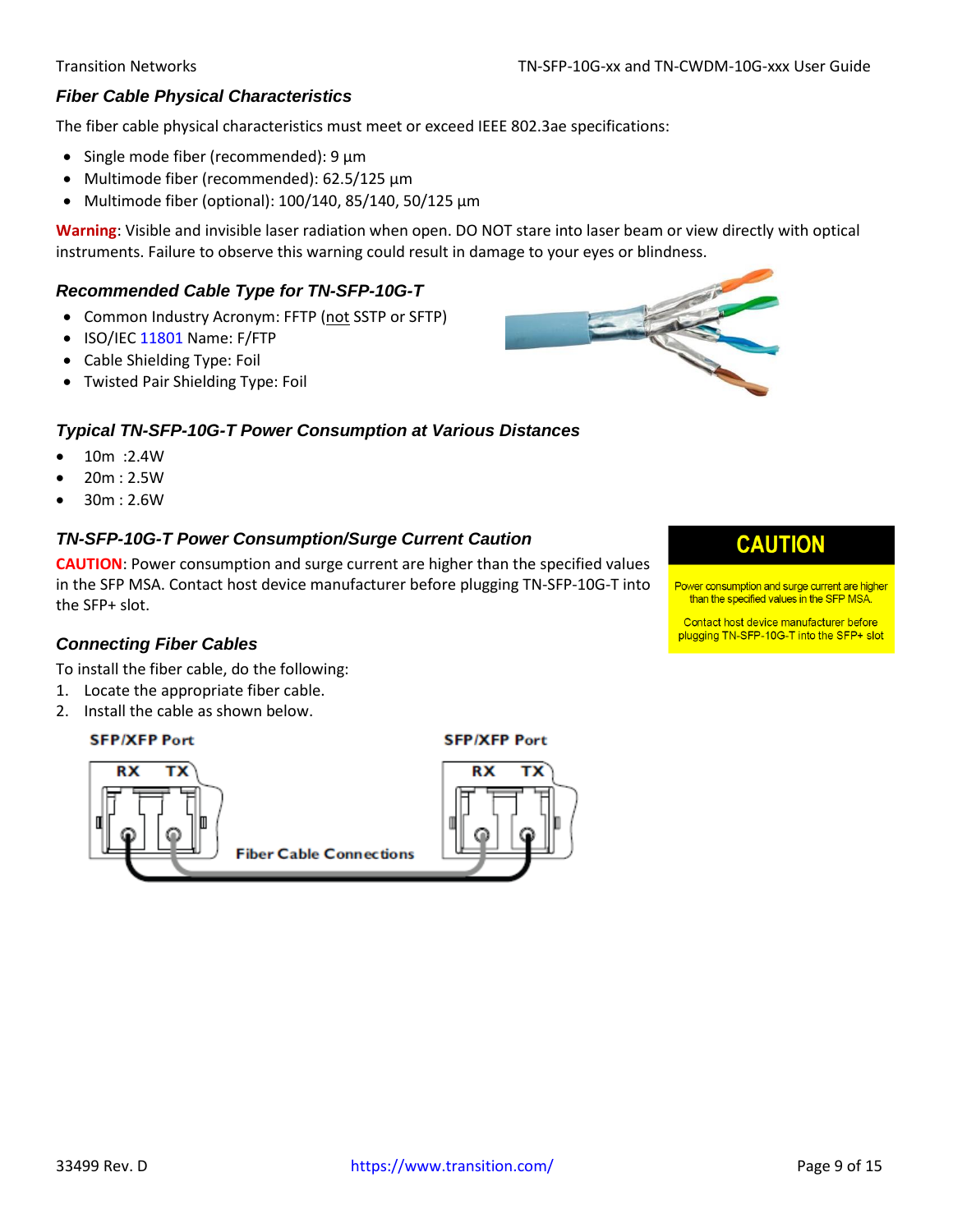#### <span id="page-9-0"></span>*Removing an SFP Module*

**Caution**: Be careful when removing the SFP or SFP+ from a device. Some SFP transceiver module temperatures may exceed 160°F (70°C) and be too hot to touch with bare hands. **Note**: Do not remove and replace the SFP modules more often than necessary; excessive SFP removing and replacing can shorten the SFPs useful life.

- 1. Attach an ESD-preventive wrist strap to your wrist and to the ESD ground connector or a bare metal surface on your chassis.
- 2. For future reattachment of fiber-optic cables, note which connector plug is send (TX) and which is receive (RX).
- 3. Remove the SFP transceiver module:

**a.** If the SFP transceiver module has an **actuator button latch**, gently press the actuator button on the front of the SFP transceiver module until it clicks, and the latch mechanism releases the SFP transceiver module from the socket connector. Grasp the actuator button between your thumb and index finger, and carefully pull the SFP transceiver module straight out of the module slot.

**b.** If the SFP transceiver module has a **bail clasp latch**, pull the latch out and down to eject the SFP transceiver module from the socket connector. If the bail clasp latch is obstructed and you cannot use your index finger to open it, use a small, flat-blade screwdriver or other long, narrow instrument to open the bail clasp latch. Grasp the SFP transceiver module between your thumb and index finger, and carefully remove it from the socket.

- 4. Replace the Dust Plug.
- 5. Place the removed SFP/SFP+ transceiver module in an antistatic bag or other protective package.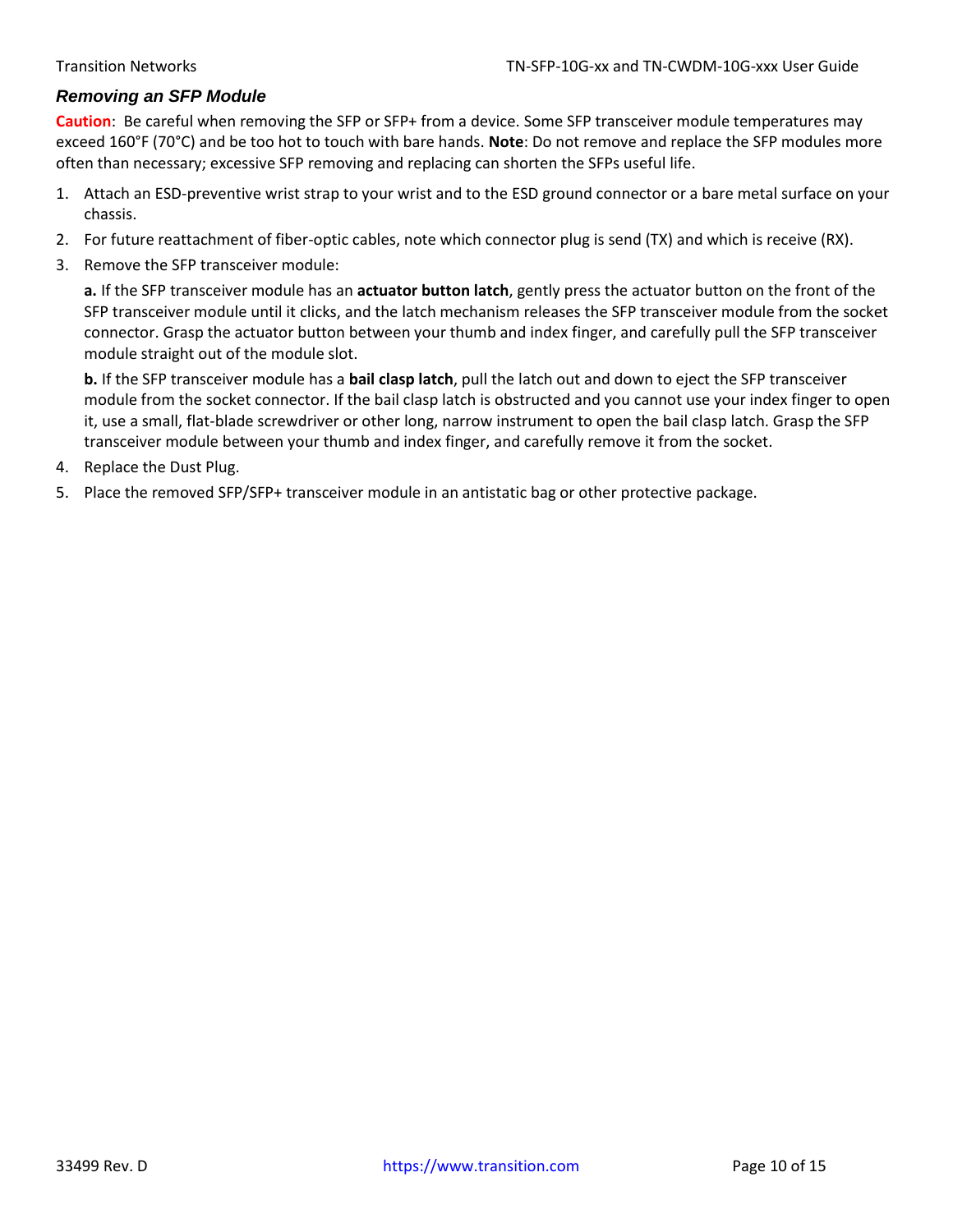### <span id="page-10-0"></span>**Diagnostic Monitoring Interface (DMI)**

The following DMI port screen and explanation table contains brief definitions of the DMI support offered on some (SFP Transceiver Modules. For further information, see the help option on Transition Networks Focal Point ION System, and other GUIs. **Note:** This feature is not available on all devices and may vary between products. See the related manual for more information.

| <b>DMI RX Power</b>                               | <b>DMI RX Power Alarm</b>                          |
|---------------------------------------------------|----------------------------------------------------|
| 210<br>$WW - 6.778$<br>dBm                        | Normal Low Warn High Warn Low Alarm High Alarm     |
| <b>DMI Temp</b>                                   | <b>DMI Temp Alarm</b>                              |
| ۴F<br>°С.<br>186.2<br>30.1                        | Normal Low Warn High Warn Low Alarm High Alarm     |
| <b>DMI Bias Current</b>                           | DMI Bias Alarm                                     |
| 20<br>uA                                          | Normal Low Warn Figh Warn Low Alarm Filigh Alarm   |
| <b>DMI TX Power</b>                               | <b>DMI TX Power Alarm</b>                          |
| <b>uw</b> 10,000<br>0<br>dBm∣                     | Normal Low Warn F High Warn Low Alarm F High Alarm |
| Rx Power Intrusion Threshold   Intrusion Detected |                                                    |
| 1000<br>W10.000<br>dBm                            |                                                    |

| <b>DMI Parameter</b>                          | <b>Description</b>                                                                                                                                                                                                                                                                                                                        |  |  |  |
|-----------------------------------------------|-------------------------------------------------------------------------------------------------------------------------------------------------------------------------------------------------------------------------------------------------------------------------------------------------------------------------------------------|--|--|--|
| <b>DMI Rx Power</b>                           | Measured receive optical power in microwatts and in decibels relative to 1mW.                                                                                                                                                                                                                                                             |  |  |  |
| <b>DMI Rx Power Alarm</b>                     | Alarm status of measured receive optical power.                                                                                                                                                                                                                                                                                           |  |  |  |
| <b>DMI Temp</b>                               | Internally measured temperature of transceiver in degrees Celsius and Fahrenheit.                                                                                                                                                                                                                                                         |  |  |  |
| <b>DMI Temp Alarm</b>                         | Alarm status for internally measured temperature of the transceiver.                                                                                                                                                                                                                                                                      |  |  |  |
| <b>DMI Bias Current</b>                       | Measured transmit bias current in microamperes.                                                                                                                                                                                                                                                                                           |  |  |  |
| <b>DMI Bias Alarm</b>                         | Alarm status for measured transmit bias current for the interface.                                                                                                                                                                                                                                                                        |  |  |  |
| <b>DMI Tx Power</b>                           | Measured transmit power in microwatts and in decibels relative to 1mW.                                                                                                                                                                                                                                                                    |  |  |  |
| <b>DMI Tx Power Alarm</b>                     | Alarm status of measured transmit power.                                                                                                                                                                                                                                                                                                  |  |  |  |
| <b>Rx Power Intrusion</b><br><b>Threshold</b> | Tells the converter to stop passing traffic when the receive power drops below the new<br>threshold. This feature is sometimes referred to as 'Intrusion Detection', since tapping<br>into a fiber to intercept traffic leads to a reduction in receive power. This value can be<br>entered in microwatts or in decibels relative to 1mW. |  |  |  |

TN-SFP distances, TX power, RX power, and link budgets can be found on Transition Networks [website.](https://www.transition.com/lines/optical-devices) The fiber optic transmitters on this device meet Class I Laser safety requirements per IEC-825/CDRH standards and comply with 21 CFR1040.10 and 21CFR1040.11. WARNING: Visible and invisible laser radiation when open. Do not stare into the beam or view the beam directly with optical instruments. Failure to observe this warning could result in an eye injury or blindness. IMPORTANT: Copper based media ports such as Twisted Pair (TP) Ethernet, USB, RS232, RS422, RS485, DS1, DS3, Video Coax, etc., are intended to be connected to intra-building (inside plant) link segments that are not subject to lightening transients or power faults. Copper-based media ports such as Twisted Pair (TP) Ethernet, USB, RS232, RS422, RS485, DS1, DS3, Video Coax, etc., are NOT to be connected to inter-building (outside plant) link segments that are subject to lightening transients or power faults.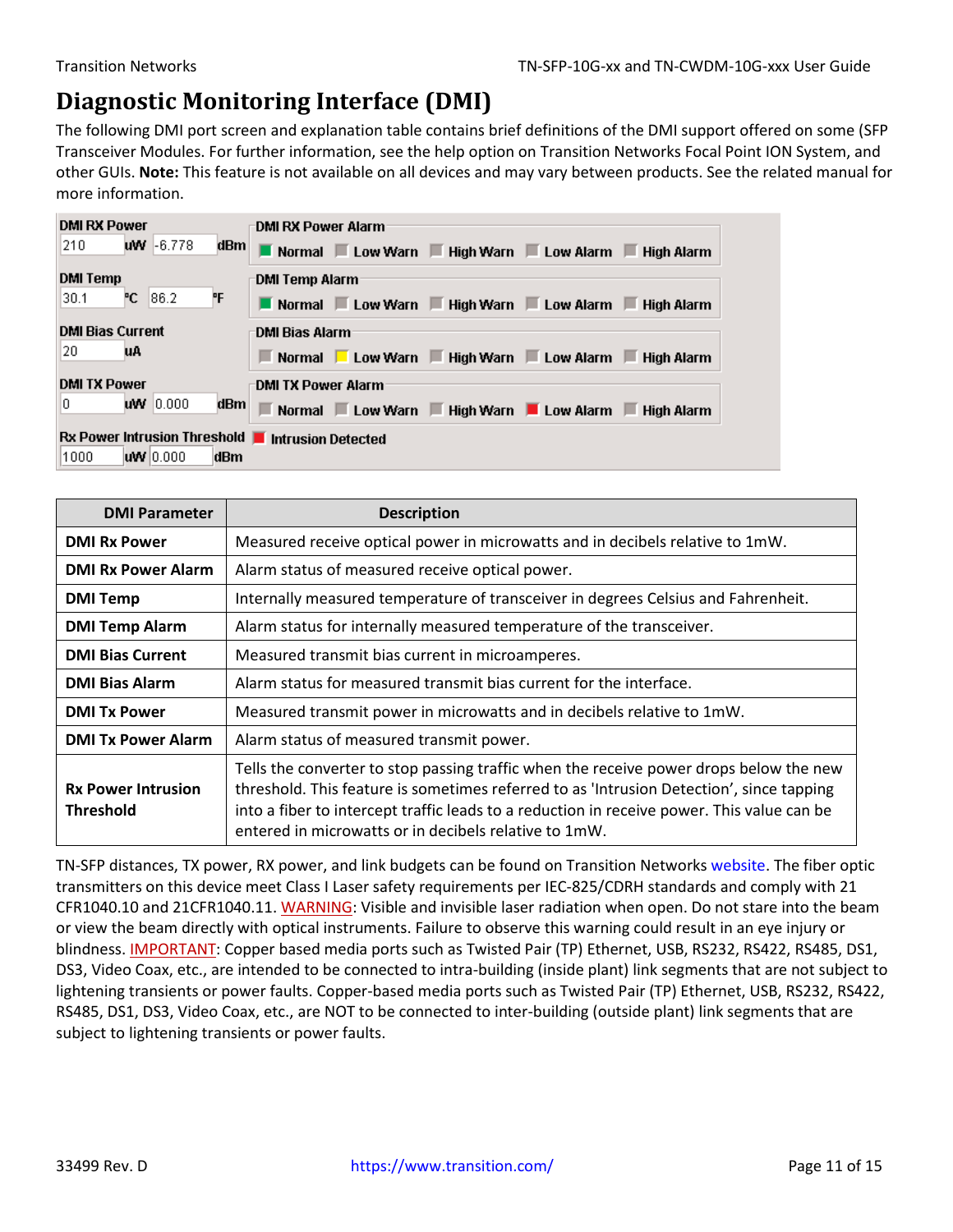## <span id="page-11-0"></span>**DDMI (Digital Diagnostics Monitoring Interface)**

DDMI (Digital Diagnostics Monitoring Interface) provides enhanced digital DMI for optical transceivers which allows real time access to device operating parameters.

The following DMI port screen and explanation table contains brief definitions of the DDMI support offered on some Small Form Factor Pluggable (SFP) Transceiver Modules. For further information, see the help option or User Guide for the relate product4. **Note:** This feature is not available on all devices and may vary between products. See the related manual for more information.

| <b>TRANSITION</b><br>NETWORKS <sub>®</sub>        |              |                                         |                      |                             | <b>S4224 - Carrier Ethernet Network Interface Device</b> |                    |                                     |
|---------------------------------------------------|--------------|-----------------------------------------|----------------------|-----------------------------|----------------------------------------------------------|--------------------|-------------------------------------|
| $\triangleright$ System<br>$\triangleright$ Ports | ⌒            | <b>Transceiver Information</b>          |                      |                             |                                                          |                    | Port 27 V Auto-refresh □<br>Refresh |
| Link OAM<br>$\triangleright$ DHCP                 |              | <b>Vendor</b>                           | <b>Transition</b>    |                             |                                                          |                    |                                     |
| $\triangleright$ Security                         |              | <b>Part Number</b>                      | <b>TN-10GSFP-LR1</b> |                             |                                                          |                    |                                     |
| $\blacktriangleright$ LACP                        |              | <b>Serial Number</b><br><b>Revision</b> | 8800022<br>0001      |                             |                                                          |                    |                                     |
| • Loop Protection                                 |              | Date Code                               | 2011-08-09           |                             |                                                          |                    |                                     |
| ▶ Spanning Tree                                   |              | <b>Transceiver</b>                      | 10G                  |                             |                                                          |                    |                                     |
| MVR                                               |              |                                         |                      |                             |                                                          |                    |                                     |
| $\blacktriangleright$ IPMC.                       |              |                                         |                      |                             |                                                          |                    |                                     |
| $\blacktriangleright$ LLDP                        |              |                                         |                      |                             |                                                          |                    |                                     |
| Ethernet Services                                 |              | <b>DDMI</b> Information                 |                      |                             |                                                          |                    |                                     |
| $\blacktriangleright$ Performance                 |              |                                         |                      |                             |                                                          |                    |                                     |
| <b>Monitor</b>                                    |              | <b>Type</b>                             | <b>Current</b>       | <b>High Alarm Threshold</b> | <b>High Warn Threshold</b>                               | Low Warn Threshold | <b>Low Alarm Threshold</b>          |
| $\blacksquare$ PTP                                |              | Temperature(C)                          | 52.875               | 85.000                      | 80.000                                                   | 0.000              | $-5.000$                            |
| • MAC Table                                       |              | <b>Voltage(V)</b>                       | 3.2600               | 3.6000                      | 3.5000                                                   | 3.1000             | 3.0000                              |
| ▶ VLANS                                           |              | Tx Bias(mA)                             | 38.896               | 90.000                      | 80.000                                                   | 4.000              | 2.000                               |
| $\blacktriangleright$ DDMI                        |              | Tx Power(mW)                            | 0.5624               | 1.4125                      | 1.1220                                                   | 0.1585             | 0.1259                              |
| - Overview<br>- Detailed                          |              | <b>Rx Power(mW)</b>                     | $0.0000 -$           | 1.4125                      | 1.1220                                                   | 0.0363             | 0.0229                              |
| · UDLD                                            |              | Tx Power(dBm)                           | $-2.50$              | 1.50                        | 0.50                                                     | $-8.00$            | $-9.00$                             |
| Diagnostics                                       | $\checkmark$ | Rx Power(dBm)                           | -inf                 | 1.50                        | 0.50                                                     | $-14.40$           | $-16.40$                            |

The Transceiver Information and DDMI Information sections are described below.

| <b>DDMI Parameter</b>       | <b>Description</b>                                                                                                                                                                                                                       |
|-----------------------------|------------------------------------------------------------------------------------------------------------------------------------------------------------------------------------------------------------------------------------------|
| <b>DMI</b>                  | Rx Power (uW) Intrusion Threshold; a level for Rx Power on the Fiber port. If the DMI<br>read value falls below the preset value, an intrusion is detected, and a trap is<br>generated. The default is 0 uW. The range is 0 - 65,535 uW. |
| Port                        | The device's port number.                                                                                                                                                                                                                |
| <b>Vendor</b>               | The SFP vendor's name (e.g., Transition).                                                                                                                                                                                                |
| <b>Part Number</b>          | The SFP vendor Part number provided by the SFP vendor (TN-10GSFP-SR).                                                                                                                                                                    |
| <b>Serial Number</b>        | The SFP Vendor Serial number provided by the SFP vendor (e.g., 8672105).                                                                                                                                                                 |
| <b>Revision</b>             | The SFP vendor Revision level for part number provided by the SFP vendor.                                                                                                                                                                |
| Date Code                   | The vendor's manufacturing date code (e.g., 2011-08-09).                                                                                                                                                                                 |
| <b>Transeiver</b>           | The Transceiver compatibility (e.g., 1000BASE_SX or 10G).                                                                                                                                                                                |
| <b>Current</b>              | The current value of temperature, voltage, TX bias, TX power, and RX power.                                                                                                                                                              |
| <b>High Alarm Threshold</b> | The high alarm threshold value - temperature, voltage, TX bias, TX power, - RX power.                                                                                                                                                    |
| <b>High Warn Threshold</b>  | The high warn threshold value of temperature, voltage, TX bias, TX power, RX power.                                                                                                                                                      |
| <b>Low Warn Threshold</b>   | The low warn threshold value of temperature, voltage, TX bias, TX power, RX power.                                                                                                                                                       |
| <b>Low Alarm Threshold</b>  | The low alarm threshold value - temperature, voltage, TX bias, TX power, RX power.                                                                                                                                                       |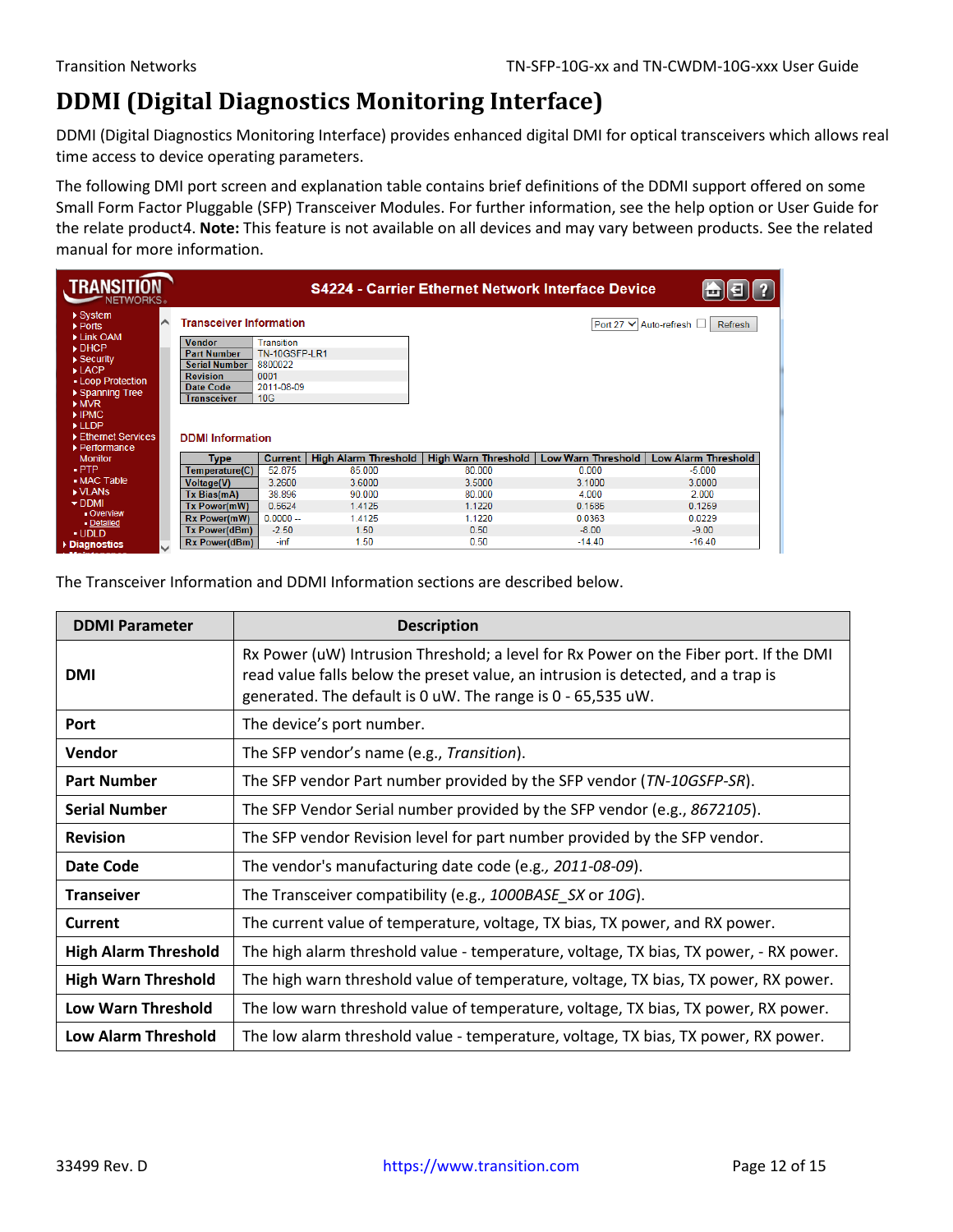### <span id="page-12-0"></span>**Contact Us**

**Technical Support**: Technical support is available 24-hours a day: US and Canada: 1-800-260-1312; International: 00-1-952-941-7600

#### **Main Office**

tel: +1.952.941.7600 | toll free: 1.800.526.9267 | fax: 952.941.2322

[sales@transition.com](mailto:sales@transition.com) | [techsupport@transition.com](mailto:techsupport@transition.com) | [customerservice@transition.com](mailto:customerservice@transition.com)

#### **Address**

Transition Networks 10900 Red Circle Drive Minnetonka, MN 55343, U.S.A. **Web**: [https://www.transition.com](https://www.transition.com/) 

### <span id="page-12-1"></span>**For More Information**

Technical information in this document is subject to change without notice. For more information see our online Optical [Devices Product Catalog](https://www.transition.com/wp-content/uploads/2016/05/Optical-Devices-Catalog.pdf) or ou[r SFP Specifications](https://www.transition.com/wp-content/uploads/2016/05/SFP-Specifications.pdf) page.

### <span id="page-12-2"></span>**Compliance Information**

### **Class I Laser Compliance**

This product has been tested and found to comply with the limits for FDA Class I laser for IEC60825, EN60825, and 21CFR1040 specifications.

### **Declaration of Conformity**

| <b>Declaration of Conformity</b>                                                                                                                                                                                                                     |  |  |  |  |
|------------------------------------------------------------------------------------------------------------------------------------------------------------------------------------------------------------------------------------------------------|--|--|--|--|
| Transition Networks, Inc.<br>Manufacture's Name                                                                                                                                                                                                      |  |  |  |  |
| 10900 Red Circle Drive, Minnetonka, Minnesota 55343 U.S.A.<br>Manufacture's Address                                                                                                                                                                  |  |  |  |  |
| Declares that the product(s):                                                                                                                                                                                                                        |  |  |  |  |
| TN-SFP-10G-xx and TN-CWDM-10G                                                                                                                                                                                                                        |  |  |  |  |
| Conform(s) to the following Product Regulations:<br>FCC Part 15 Class A, EN 55032:2012, EN 55024:2010<br>Directive 2014/30/EU, Directive 2015/863/EU<br>Low-Voltage Directive 2014/35/EU<br>IEC /EN 60950-1:2006+A2:2013<br>2011/65/EU EN 50581:2012 |  |  |  |  |
| With the technical construction on file at the above address, this product carries the                                                                                                                                                               |  |  |  |  |
| <b>CE Mark</b><br>I, the undersigned, hereby declare that the equipment specified above conforms to the above Directive(s) and Standards(s).                                                                                                         |  |  |  |  |
| Stephen Anderson<br>Minnetonka, Minnesota<br><b>July 29,2020</b><br>Signature<br>Place<br>Date<br><b>Stephen Anderson</b><br>Vice President of Engineering<br><b>Full Name</b><br><b>Position</b><br>28141B                                          |  |  |  |  |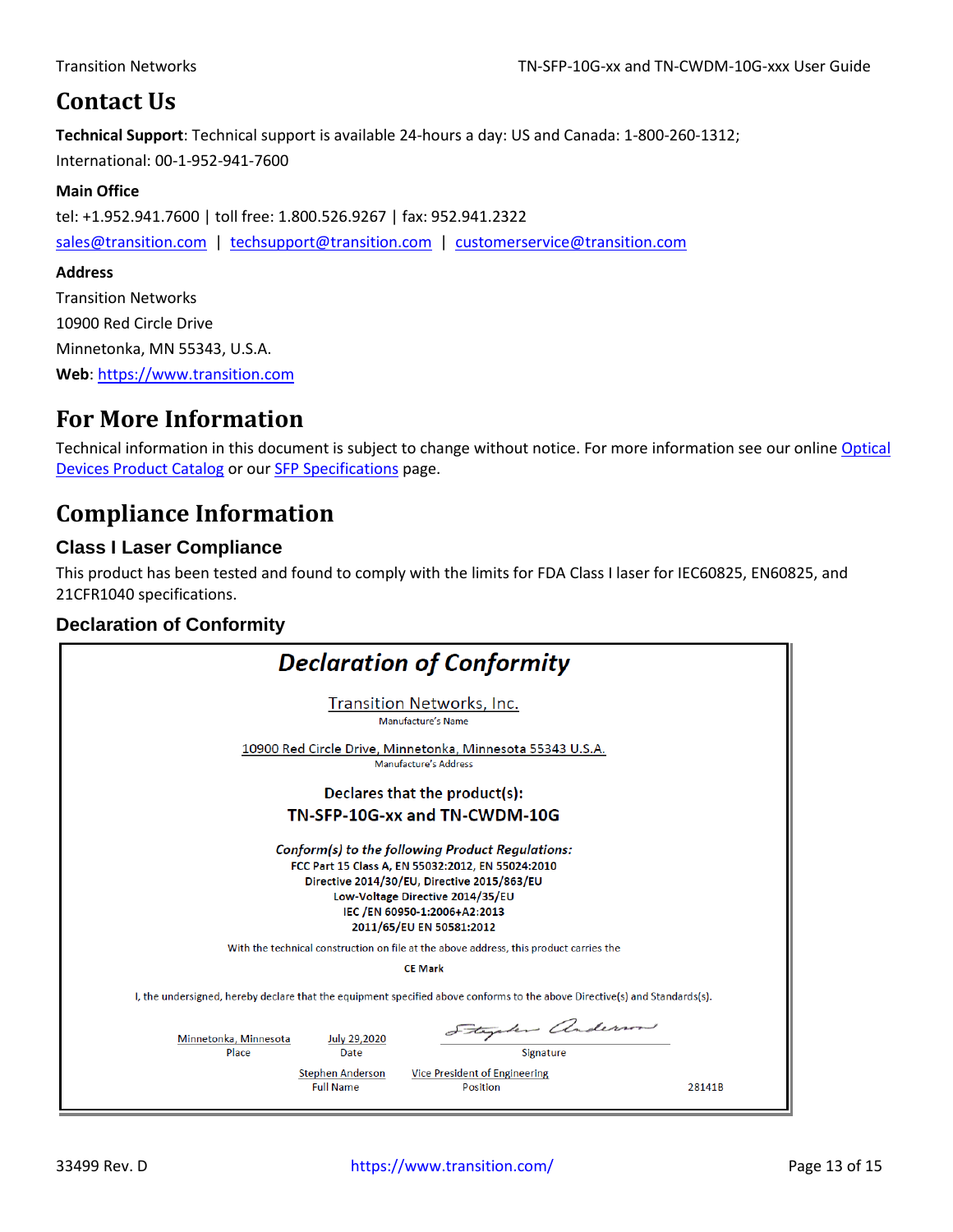#### **Translated Safety Warnings**

- Warning Class I laser product. **Advarsel** Laserprodukt av klasse I. **Waarschuwing** Klasse-I laser produkt. **Aviso** Produto laser de classe I. **Attention** Produit laser de classe I **Varning!** Laserprodukt av klass I.
- 
- 

# **Varoitus** Luokan I lasertuote. **¡Advertencia!** Producto láser Clase I. **Warnung** Laserprodukt der Klasse I. **Aviso** Produto a laser de classe I. **Avvertenza** Prodotto laser di Classe I. **Advarsel** Klasse I laserprodukt.

### **FCC Regulations**

This equipment has been tested and found to comply with the limits for a Class A digital device, pursuant to Part 15 of the FCC rules. These limits are designed to provide reasonable protection against harmful interference when the equipment is operated in a commercial environment. This equipment generates, uses and can radiate radio frequency energy and, if not installed and used in accordance with the instruction manual, may cause harmful interference to radio communications.

Operation of this equipment in a residential area is likely to cause harmful interference, in which case the user will be required to correct the interference at the user's own expense.

#### **Canadian Regulations**

This digital apparatus does not exceed the Class A limits for radio noise for digital apparatus set out on the radio interference regulations of the Canadian Department of Communications.

Le présent appareil numérique n'émet pas de bruits radioélectriques dépassant les limites applicables aux appareils numériques de la Class A prescrites dans le Règlement sur le brouillage radioélectrique édicté par le ministère des Communications du Canada.

### **European Regulations**

**Warning :** This is a Class A product. In a domestic environment this product may cause radio interference in which case the user may be required to take adequate measures.

**Achtung ! :** Dieses ist ein Gerät der Funkstörgrenzwertklasse A. In Wohnbereichen können bei Betrieb dieses Gerätes Rundfunkstörungen auftreten. In diesem Fäll is der Benutzer für Gegenmaßnahmen verantwortlich.

#### **Attention ! :**

Ceci est un produit de Classe A. Dans un environment domestique, ce produit risque de créer des interférences

radioélectriques, il appartiendra alors à l'utilsateur de prende les measures spécifiques appropriées.

In accordance with European Union Directive 2002/96/EC of the European Parliament and of the Council of 27 January 2003, Transition Networks will accept post usage returns of this product for proper disposal. The contact information for this activity can be found in the 'Contact Us' portion of this document.

Der Anschluss dieses Gerätes an ein öffentlickes Telekommunikationsnetz in den EGMitgliedstaaten verstösst gegen die jeweligen einzelstaatlichen Gesetze zur Anwendung der Richtlinie 91/263/EWG zur Angleichung der Rechtsvorschriften der Mitgliedstaaten über Telekommunikationsendeinrichtungen einschliesslich der gegenseitigen Anerkennung ihrer Konformität.



CAUTION: RJ connectors are NOT INTENDED FOR CONNECTION TO THE PUBLIC TELEPHONE NETWORK. Failure to observe this caution could result in damage to the public telephone network.

Der Anschluss dieses Gerätes an ein öffentlickes Telekommunikationsnetz in den EGMitgliedstaaten

verstösst gegen die jeweligen einzelstaatlichen Gesetze zur Anwendung der Richtlinie 91/263/EWG zur Angleichung der Rechtsvorschriften der Mitgliedstaaten über Telekommunikationsendeinrichtungen einschliesslich der gegenseitigen Anerkennung ihrer Konformität.